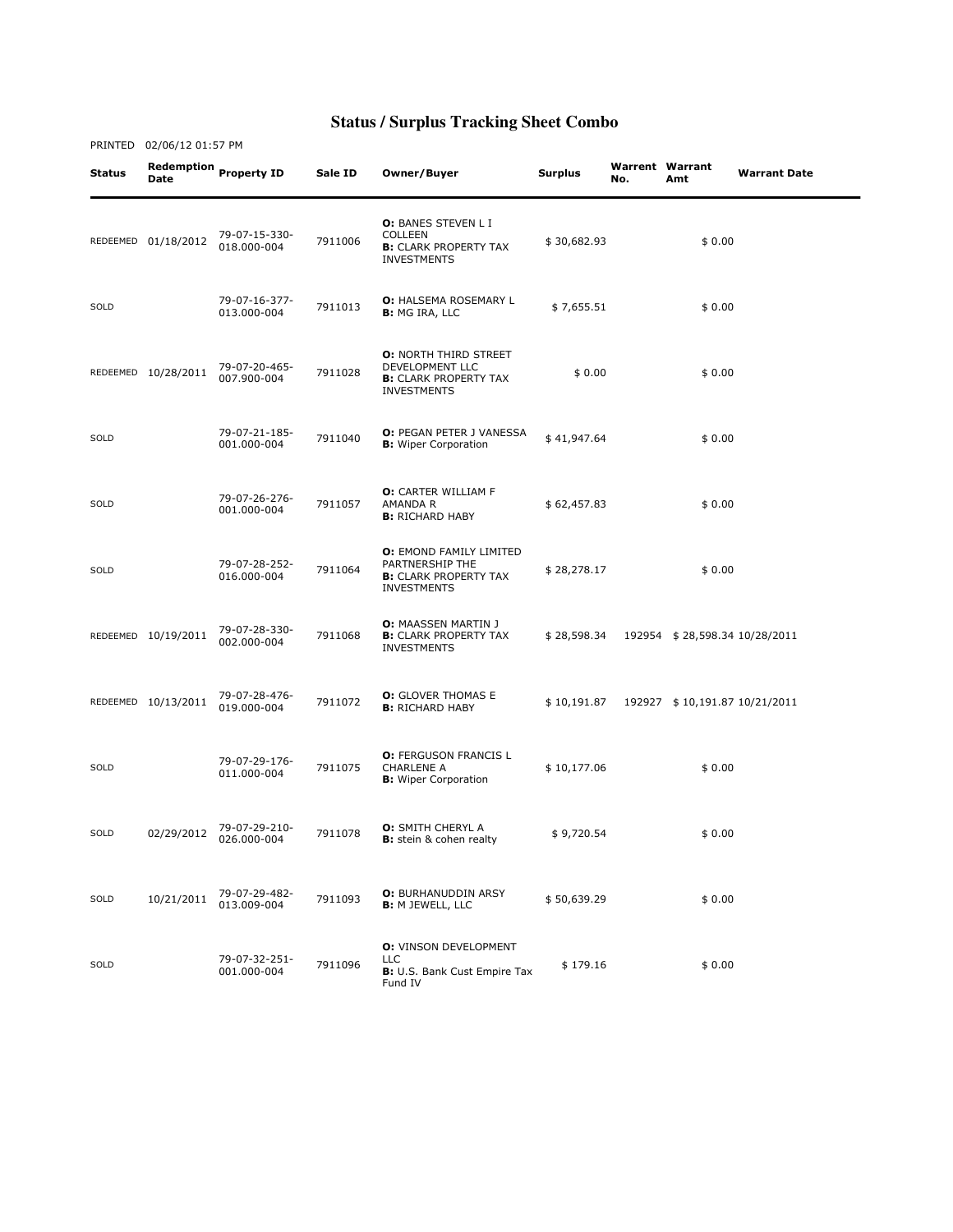## **Status / Surplus Tracking Sheet Combo**

PRINTED 02/06/12 01:57 PM

| Status | <b>Date</b>         | Redemption Property ID       | Sale ID | Owner/Buyer                                                                      | <b>Surplus</b> | <b>Warrent Warrant</b><br>No. | Amt                           | <b>Warrant Date</b> |
|--------|---------------------|------------------------------|---------|----------------------------------------------------------------------------------|----------------|-------------------------------|-------------------------------|---------------------|
| SOLD   | 11/21/2011          | 79-07-32-251-<br>002.000-004 | 7911097 | <b>O:</b> VINSON DEVELOPMENT<br><b>LLC</b><br><b>B:</b> RICHARD HABY             | \$0.00         |                               | \$0.00                        |                     |
| SOLD   |                     | 79-07-32-253-<br>003.000-004 | 7911098 | <b>O: DAYTON DEVELOPMENT</b><br><b>LLC</b><br><b>B:</b> RICHARD HABY             | \$83,436.19    |                               | \$0.00                        |                     |
| SOLD   | 11/17/2011          | 79-07-09-300-<br>009.000-005 | 7911107 | <b>O: NELSON DONALD E</b><br>MELVIN R<br>B: U.S. Bank Cust Empire Tax<br>Fund IV | \$11,820.77    |                               | \$0.00                        |                     |
| SOLD   |                     | 79-16-10-227-<br>003.000-007 | 7911115 | <b>O:</b> DAWKINS RANDALL D &<br><b>REBECCA S</b><br><b>B:</b> FRTL-US2011, LLLP | \$11,717.71    |                               | \$0.00                        |                     |
| SOLD   |                     | 79-08-28-100-<br>011.000-009 | 7911120 | <b>O: HUFFER PAULA A &amp; GREER</b><br>SARAH J<br><b>B:</b> CHARLES F. VAUGHAN  | \$11,984.87    |                               | \$0.00                        |                     |
|        | REDEEMED 10/25/2011 | 79-05-10-200-<br>011.000-014 | 7911131 | <b>O:</b> ABBOTT STEPHEN F<br><b>B:</b> M JEWELL, LLC                            | \$93,771.71    |                               | 192960 \$93,771.71 10/28/2011 |                     |
| SOLD   |                     | 79-05-26-102-<br>001.000-014 | 7911133 | <b>O:</b> TAVANA PETER J &<br><b>KATHRYN E</b><br><b>B:</b> Tammy Ann Stanisz    | \$11,930.29    |                               | \$0.00                        |                     |
| SOLD   |                     | 79-06-29-200-<br>001.000-014 | 7911135 | <b>O:</b> BOES HOWARD P<br><b>B:</b> M JEWELL, LLC                               | \$146,113.74   |                               | \$0.00                        |                     |
| SOLD   |                     | 79-03-17-477-<br>001.000-017 | 7911144 | <b>O:</b> TENDAM ERIC W<br><b>B:</b> Wiper Corporation                           | \$10,239.35    |                               | \$0.00                        |                     |
| SOLD   |                     | 79-06-10-428-<br>001.000-022 | 7911165 | <b>O:</b> FREEMAN JAMES<br><b>B:</b> M JEWELL, LLC                               | \$85,197.48    |                               | \$0.00                        |                     |
| SOLD   |                     | 79-06-27-300-<br>001.000-022 | 7911167 | <b>O:</b> TEWKSBURY DOROTHEA L<br><b>B:</b> M JEWELL, LLC                        | \$64,033.26    |                               | \$0.00                        |                     |
| SOLD   |                     | 79-06-28-276-<br>001.000-022 | 7911169 | <b>O:</b> TEWKSBURY DOROTHEA L<br><b>B:</b> M JEWELL, LLC                        | \$63,584.25    |                               | \$0.00                        |                     |